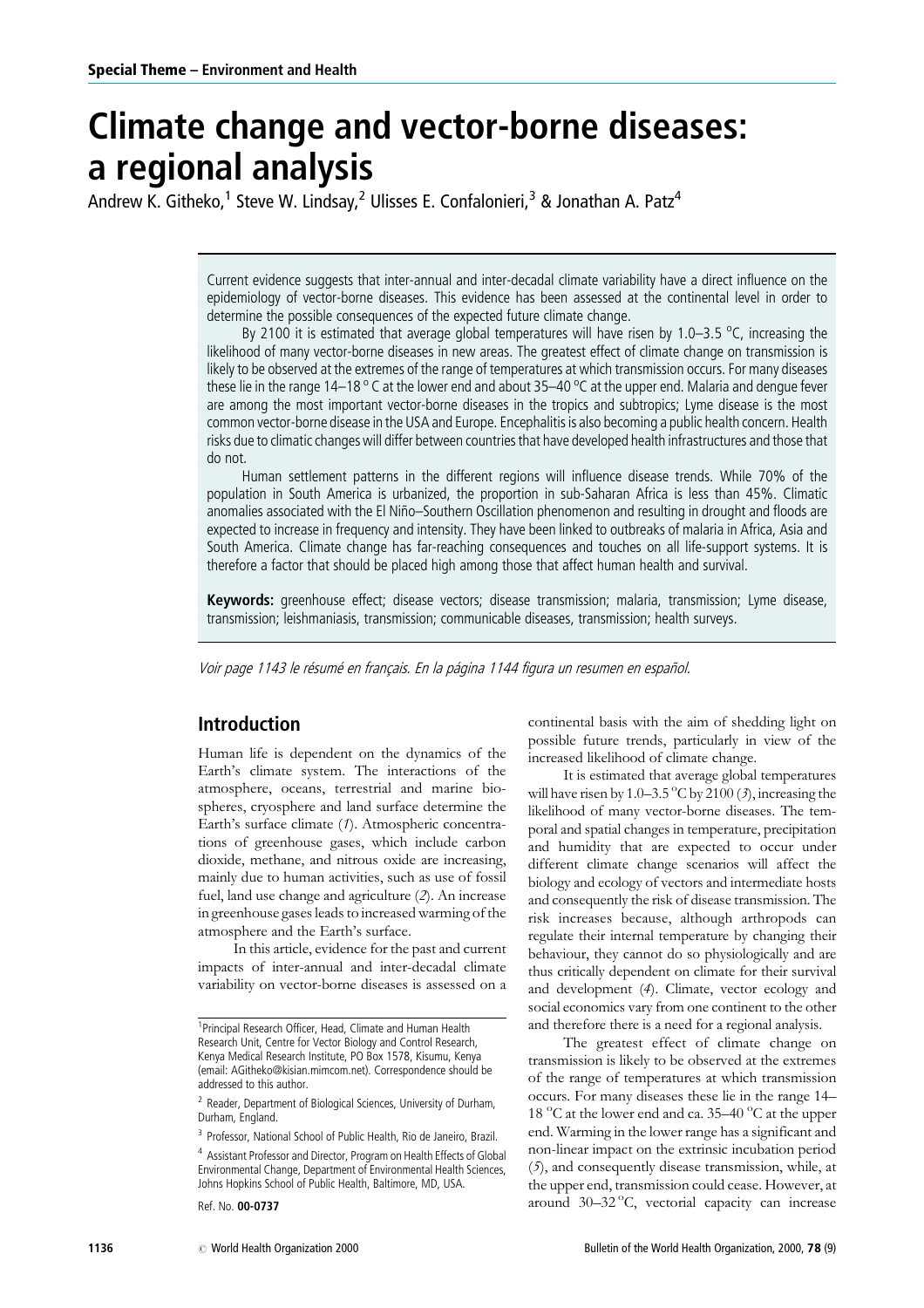substantially owing to a reduction in the extrinsic incubation period, despite a reduction in the vector's survival rate. Mosquito species such as the Anopheles gambiae complex, A. funestus, A. darlingi, Culex quinquefasciatus and Aedes aegypti are responsible for transmission of most vector-borne diseases, and are sensitive to temperature changes as immature stages in the aquatic environment and as adults. If water temperature rises, the larvae take a shorter time to mature (6) and consequently there is a greater capacity to produce more offspring during the transmission period. In warmer climates, adult female mosquitoes digest blood faster and feed more frequently (7), thus increasing transmission intensity. Similarly, malaria parasites and viruses complete extrinsic incubation within the female mosquito in a shorter time as temperature rises  $(8)$ , thereby increasing the proportion of infective vectors. Warming above  $34\,^{\rm o}\textrm{C}$  generally has a negative impact on the survival of vectors and parasites (6).

In addition to the direct influence of temperature on the biology of vectors and parasites, changing precipitation patterns can also have short- and longterm effects on vector habitats. Increased precipitation has the potential to increase the number and quality of breeding sites for vectors such as mosquitoes, ticks and snails, and the density of vegetation, affecting the availability of resting sites. Disease reservoirs in rodents can increase when favourable shelter and food availability lead to population increases, in turn leading to disease outbreaks. Human settlement patterns also influence disease trends. In South America, more than 70% of the population is urbanized and therefore only a small proportion is exposed to rural infections. In Africa, in contrast, more than 70% of the population lives in rural areas, where vector control, e.g. removal of larval breeding sites, is often difficult. Dengue fever is largely an urban disease, however, and will be more important in highly urbanized communities with poorly managed water and solid waste systems.

The recent literature includes a number of disease-specific reviews. This review offers a regional perspective, attempting to capture the essential events observed under different climate variations and expected as a result of climate change.

## Africa

The tropical African climate is favourable to most major vector-borne diseases, including: malaria, schistosomiasis, onchocerciasis, trypanosomiasis, filariasis, leishmaniasis, plague, Rift Valley fever, yellow fever and tick-borne haemorrhagic fevers. The continent has a high diversity of vector-species complexes that have the potential to redistribute themselves to new climate-driven habitats leading to new disease patterns. These organisms have different sensitivities to temperature and precipitation.

By 2050 it is estimated that the Sahara and the semi-arid parts of southern Africa may warm by

1.6 °C, while equatorial countries such as Cameroon, Kenya and Uganda could experience rises of 1.4 °C (3). Recent analysis of global mean surface precipitation over the period 1901–95 indicates that precipitation trends vary across the continent. Precipitation appears to be increasing in east Africa but decreasing in west and north Africa (9). These are broad overviews, however, and the trends may have low certainty at a more local level.

Climate change will have short- and long-term impacts on disease transmission. For example, a short-term increase in temperature and rainfall, as was seen in the 1997–98 El Niño — an example of inter-annual climate variability - caused Plasmodium falciparum malaria epidemics (10) and Rift Valley fever (11) in Kenya. This may have been due to accelerated parasite development and an explosion of vector populations. However, these same changes reduced malaria transmission in the United Republic of Tanzania (12). There is emerging evidence that, in addition to seasonal extreme climatic events, there is a general elevation of mean temperatures and, in some cases, precipitation (9). For example, the mean rate of temperature change in Africa over the period 1901–95 was 0.39 °C per century. Although there has been a reduction in precipitation in many parts of the continent, there has been a mean increase of 300 mm per century in east Africa. Such changes are likely to support rapid development of malaria vectors and parasites in regions where there has previously been a low-temperature restriction on transmission. On the other hand, increased warming will have a negative effect at the high end of the temperature range of malaria vectors. The negative effect of reduced precipitation and drought have been seen in Senegal, where A. funestus has virtually disappeared and malaria prevalence has dropped by more than 60% over the last  $30$  years  $(13)$ .

Vector species in Africa have adapted to ecosystems ranging from humid forests to dry savannas. As these ecosystems change so will the distribution of vectors species. For example, for trypanosomiasis vectors, although Glossina morsitans is mainly a savanna dweller, G. palpalis is a riverine species preferring to rest under dense vegetation. Factors that alter the resting sites for adult tsetse flies, such as long-term changes in rainfall, can affect the epidemiology and transmission of trypanosomiasis, although long-term vegetation change is a slow process. Anopheles gambiae prefers the wet and humid zones, while  $A$ . *arabiensis* has adapted to drier climates (14). The distribution and relative abundance of these species can be predicted fairly accurately using current climate models (15) and could be used to indicate future changes in vector distributions associated with our changing climate. In Senegal, Biomphalaria pfeifferi snails transmit Schistosoma mansoni during the rainy season, while *Bulinus globosus* is responsible for transmission of S. haematobium during the dry season (16). In the United Republic of Tanzania, rainfall patterns have a distinct influence on B. globosus densities (17). Furthermore, using data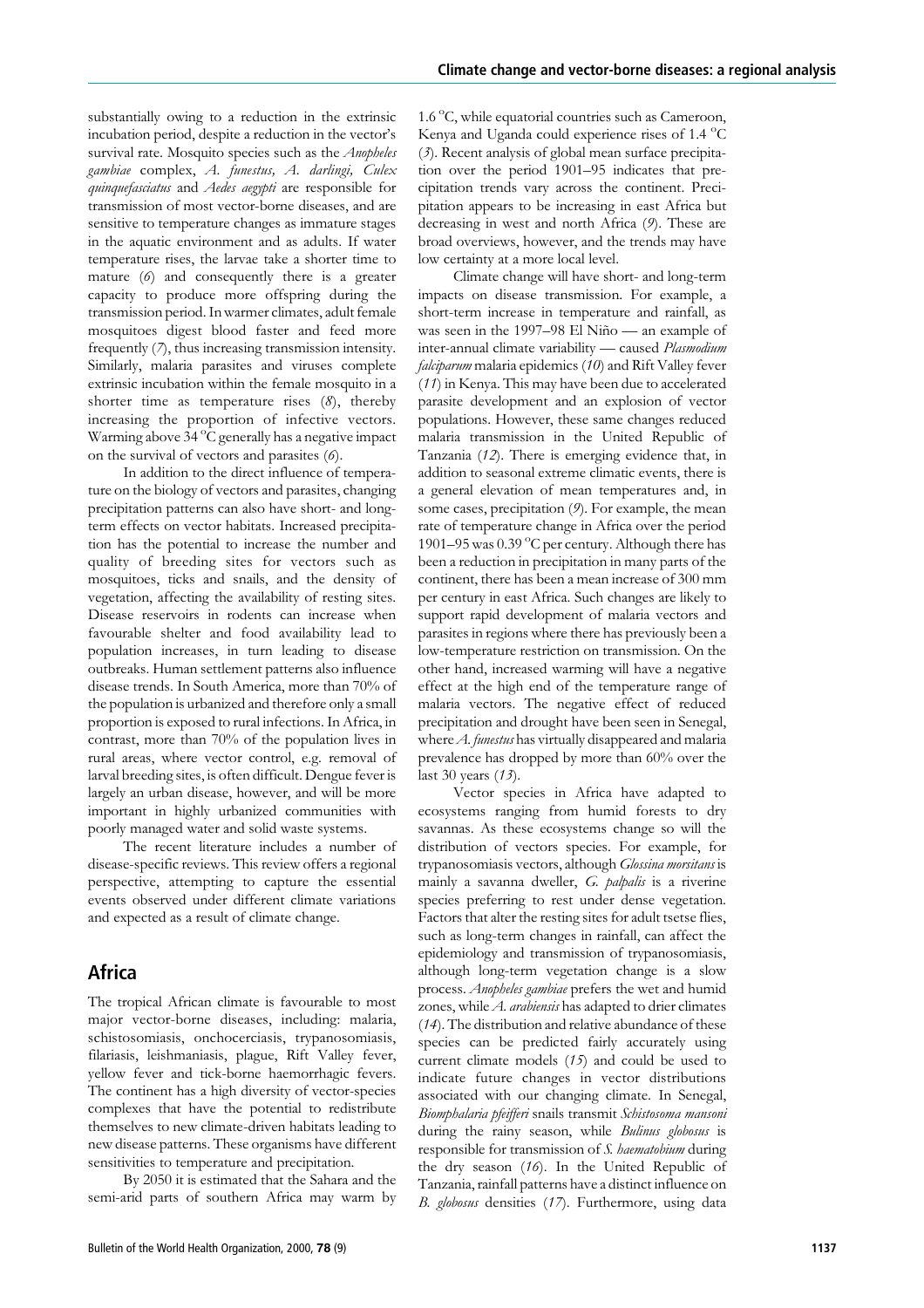collected from Zimbabwe, a simulation model that allows variable annual rainfall predicted fluctuations in B. globosus abundance over two orders of magnitude over time-scales of ten years or more (18). Long-term changes in precipitation can therefore be expected to alter the distributions of snails and in turn the disease pattern.

Adaptation strategies to climate change, such as irrigation, can increase the risk of malaria (19) and schistosomiasis (20) transmission.

Factors such as social economics, healthseeking behaviour, geographical location, and population growth will determine the vulnerability of populations to climate change. For example, with the exception of South Africa many of the countries affected by highland malaria such as Ethiopia, Kenya, Madagascar, Rwanda, Uganda, the United Republic of Tanzania, and Zimbabwe have a per capita gross domestic product in the range US\$ 106.8–505.5, and many of them have a negative income growth (21). This may suggest a low resource allocation for health at the institutional and individual levels. Moreover, chloroquine, the mainstay of malaria treatment for many decades, has proved to be ineffective in many parts of the world, particularly against falciparum malaria. Alternative drugs have been developed, but they are frequently less safe and are 50–700% more expensive than chloroquine (22). In many of the poorer countries, more than 60% of malaria cases are treated at home (23), which is now likely to result in treatment failures owing to drug resistance, particularly among non-immune populations.

Destruction of forests to create new human settlements can increase local temperatures by  $3\text{--}4\,^{\circ}\mathrm{C}$ (24) and at the same time create breeding sites for malaria vectors. These phenomena can have serious consequences on malaria transmission in the African highlands.

At equatorial latitudes, e.g. the east African highlands, malaria transmission may become more intense at higher altitudes (25) where individuals have low immunity. At lower latitudes in southern Africa, more intense transmission is likely to be felt above 1200 m. Extreme weather events that cause flooding will intensify the transmission of desert malaria and Rift Valley fever (26). Since 1988, there have been numerous reports of malaria epidemics in east and southern Africa. For example, malaria epidemics have spread from 3 to 13 districts in western Kenya and, in some areas, outbreaks have become annual events (27). During this period, there has been an increase of about  $2^{\circ}$ C in the mean monthly maximum temperature in the region between the coordinates  $2^{\circ}N - 2^{\circ}S$  and  $30^{\circ}E - 40^{\circ}E$  (A.K. Githeko, unpublished data, 1999). Further climate-linked malaria epidemics have been reported in Rwanda (28) and the United Republic of Tanzania (29). In western Kenya, the mean annual monthly temperature at 2000 m has been 18 °C, the threshold temperature for P. falciparum transmission. Theoretically, further warming should affect areas above 2000 m in east Africa.

Current episodes of climate variability in Africa are likely to intensify the transmission of malaria in the eastern and southern highlands but its effects on transmission of other less climate-sensitive vectorborne diseases is not yet clear.

While climate is an important co-factor in malaria epidemiology, drug resistance, reduced purchasing power and poor health infrastructures may be more important, as these are the tools and resources that reduce the impact of disease. Moreover, while climate is likely to primarily affect the highlands, drug resistance affects the entire malaria landscape.

### Europe

Europe has warmed by a mean of 0.8 °C over the last 100 years (2). These changes have not been uniform, with the greatest warming has occurred in winter and in the north. If this trend continues, it is likely to reduce the high over-wintering mortality of vectors and new areas will become suitable for transmission. Changes in rainfall patterns are less predictable, although it is likely to become wetter in winter and drier in summer. While it is likely to become wetter in the north, it will get drier in the south and east of the continent (2). The consequences of these changes are difficult to predict. For example, in areas where rainfall declines and wetlands dry out, there may be fewer potential mosquito-breeding sites. However, such a reduction in mosquito production may be partly offset if mosquitoes find alternative breeding sites, such as pools created in a drying stream-bed or in water butts used by gardeners to conserve rainwater.

The most important vector-borne diseases in Europe and some of the countries of the former Soviet Union are malaria and Lyme disease, which are transmitted by mosquitoes and ticks, respectively. The evidence that climate change has increased the risk of these diseases is weak, because of the relatively subtle changes in climate to date and the overriding impact of major environmental changes created by expanding populations, alterations in agricultural practice and changing socioeconomic conditions. However, there is no room for complacency, as the capacity exists for an increase and expansion of many vector-borne diseases in many parts of the continent.

Malaria was once common in many parts of Europe (30, 31) and occurred almost as far north as the Arctic circle (32), although it was most common on the northern fringes of the Mediterranean shore and in eastern continental Europe. Recurrent outbreaks have occurred in eastern Europe, in Armenia, Azerbaijan, Tajikistan and Turkey (33). However, none of these outbreaks was associated with climate change but rather with deteriorating socioeconomic conditions, hydro-agricultural development schemes, movement of infected cases and the cessation of malaria-control activities.

Local transmission of malaria in western Europe is possible, but is likely to be restricted to a few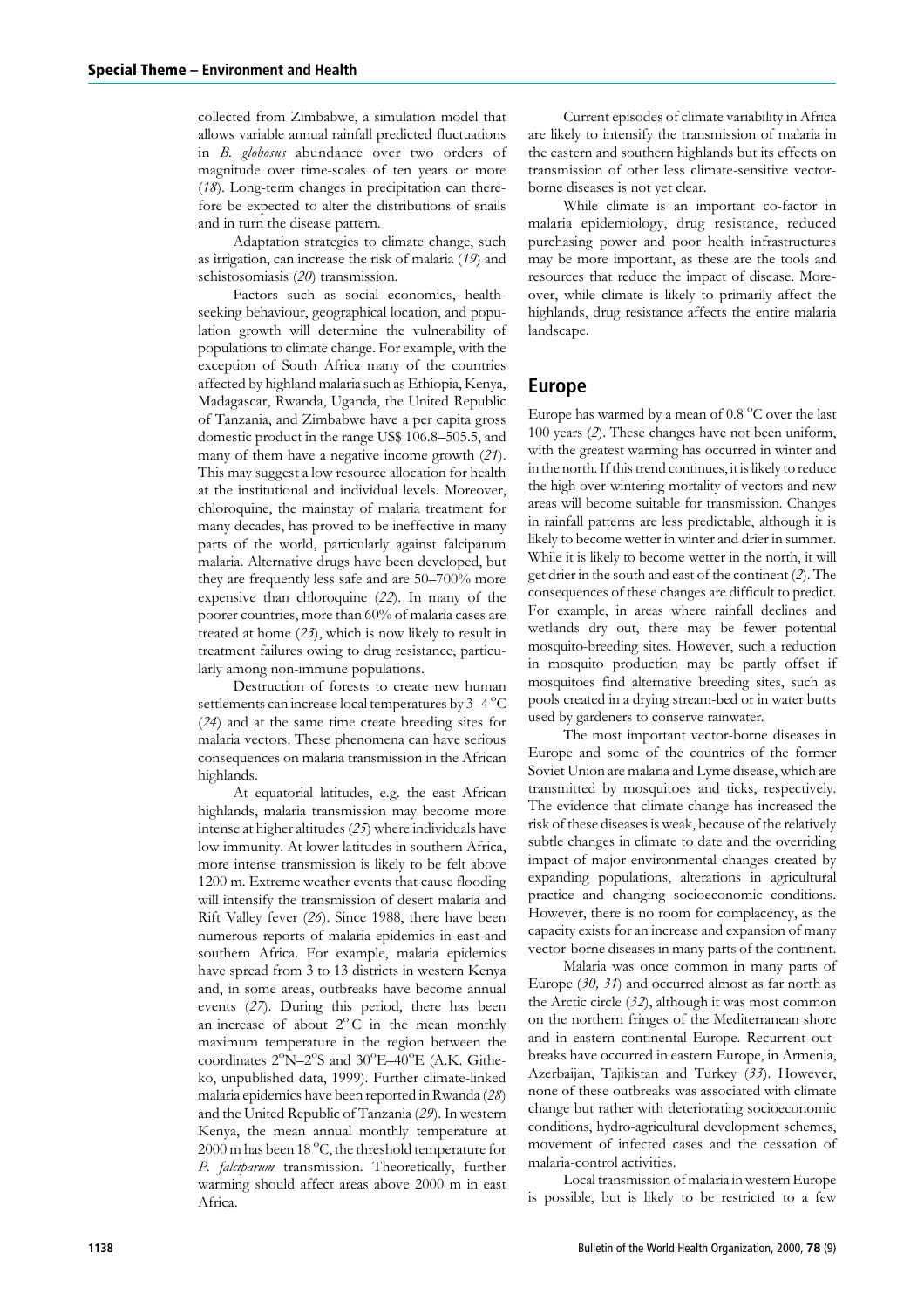individuals and be sporadic in nature. In Italy, where malaria was eradicated 40 years ago, local transmission of vivax malaria has recently occurred (34, 35). The climate in western Europe is more suitable for transmission of vivax malaria, a more benign parasite, than the frequently lethal, falciparum malaria, mainly because it can develop more quickly at lower temperatures (36). The dynamics of transmission are further complicated because vectors may transmit only specific strains of a parasite. For example, the vector Anopheles atroparvus is refractory to tropical strains of falciparum malaria (37–39) but not European ones (40, 41). Climate change may contribute to the expansion of the disease to northern latitudes (42). However, of far greater importance in the newly independent states in eastern Europe is the increasing poverty, the mass movement of refugees and displaced people, and the impoverished health systems, which all contribute to an increase in malaria.

Occasional outbreaks of malaria in Europe arise when infective mosquitoes are imported from the tropics by aircraft. Since 1969, there have been 60 such cases reported from a number of European countries  $(43)$ . A far greater problem is the growing number of patients who contract malaria overseas. In the United Kingdom there are around 2000 cases each year (D. Warhurst, personal communication). This is particularly worrying because of the rapid spread of multidrug-resistant strains of the parasite; the occurrence of cases of untreatable malaria remains a distinct possibility.

As the climate warms, many vectors — not just those that transmit malaria — are likely to expand their ranges within Europe and new vector species may be introduced from the tropics. A major vector of dengue fever, Aedes albopictus, has spread to 22 northern provinces in Italy since being introduced eight years ago (44). Arboviruses transmitted by mosquitoes can cause significant morbidity and mortality in Europe (45). West Nile virus caused outbreaks in France in the 1960s and in Romania in 1996. There have also been outbreaks of Sindbis virus disease in northern Europe over the past two decades, and numerous other viral infections have been reported. Predicting when and where such outbreaks will occur is extremely difficult, but it is possible to define suitable areas if the climate envelope in which the vector resides can be identified and mapped (46).

Tick distributions are also closely linked with climate, and there is growing concern that tick-borne diseases, such as Lyme disease and tick-borne encephalitis, may be increasing in northern Europe (47). Although adult female ticks are most often infected, it is the more abundant nymphs that are the most important source of infection. Tick larvae and nymphs feed on small vertebrates, such as mice and birds, while adults feed on larger hosts, such as deer and cattle (48). While milder winters will reduce tick and host mortality and extend the period when ticks are active, drier summers will increase tick mortality. There is recent evidence that the northwards movement of the tick *Ixodes ricinus* in Sweden was related to the milder climate experienced in the 1990s (49). However, a note of caution is necessary since this change could also be related to the greater abundance of hosts, such as roe deer.

Leishmaniasis is endemic in many parts of southern Europe and is an important co-infection with human immunodeficiency virus (HIV). Since 1990, there have been 1616 co-infections reported largely from Spain, southern France and Italy (50). As the climate becomes warmer, the sandfly vectors of leishmaniasis may become more abundant, spreading north. Long hot summers are also ideal for other flies and the possibility exists of increasing cases of diarrhoea transmitted by houseflies, Musca domestica, and other species of synanthropic flies.

Although sporadic incidents of malaria, Lyme disease and leishmaniasis have been observed in western Europe, good surveillance systems and health infrastructure will be able to contain largescale outbreaks. However, this may not be the case for some countries in eastern Europe. Moreover, declining economies and civil unrest may precipitate conditions conducive to disease outbreaks.

## South America

The most important climate-sensitive vector-bornediseases in South America as far as the numbers of people affected are concerned are malaria, leishmaniasis, dengue fever, Chagas disease and schistosomiasis. The numbers of cases of these diseases reported to the Pan American Health Organization in 1996 are shown in Table 1 (51).

In recent years, the number of new cases of cutaneous leishmaniasis has varied from 250 per year in Bolivia (1975–91) to 24 600 in Brazil (1992) and there were around 9200 cases of onchocerciasis in 1992 in various countries including Colombia, Guatemala and Venezuela (52).

Other vector-borne diseases with relatively low number of cases occurring each year, and which may be sensitive to climate shifts, are yellow fever (522 cases in 1995), plague (55 cases in 1996), Venezuelan equine encephalitis (25 546 cases in 1995), and other arboviral infections (51). Up to 1991, in the Brazilian Amazonian region alone, 183 different types of arbovirus were isolated and

Table 1. Distribution of cases of vector-borne diseases in South America reported to the Pan American Health Organization in 1996 (ref. 51)

| <b>Disease</b>              | No. of cases |
|-----------------------------|--------------|
| Malaria                     | 877851       |
| Dengue fever                | 276 758      |
| Chagas disease <sup>a</sup> | 5 235 000    |
| Schistosomiasis             | 181 650      |
|                             |              |

<sup>a</sup> The number of cases of Chagas disease has been estimated from the number of people exposed.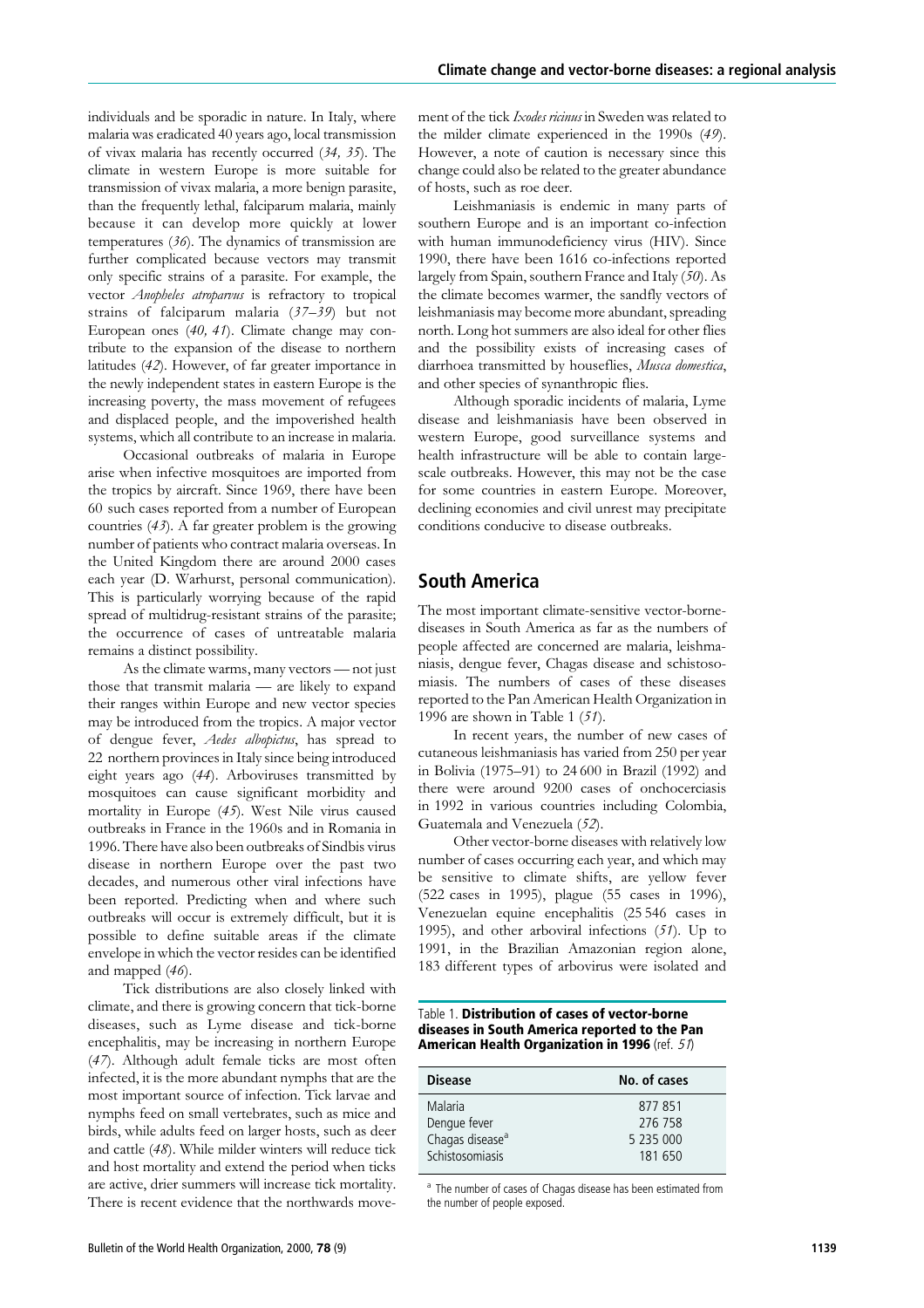34 are known to cause human disease, sometimes in explosive epidemics. One of these, Oropouche fever virus, is known to occur in cycles associated with the beginning of the rainy season (53).

The most widespread and severe climatesensitive vector-borne disease in South America is malaria. Studies have shown that unusually dry conditions (for example, those caused by weather related to the El Niño-Southern Oscillation phenomenon in the northern part of the continent) are accompanied or followed by increases in the incidence of the disease. This has been documented in Colombia (54, 55) and Venezuela (56).

Preliminary observations in northern Brazil indicated a decreasing trend in malaria prevalence during the El Niño-Southern Oscillation year (0) (dry conditions), when the usual seasonal peaks of malaria disappeared. The disease tended to resume to its former endemic and epidemic levels by the end of the El Niño-Southern Oscillation (+1) year, when rainfall resumed the usual levels (U. Confalonieri, unpublished data,1999). However, in Bolivia (57), Ecuador (58) and Peru (59) the opposite phenomenon was observed; malaria increased after heavy rains associated with the 1982–83 El Niño–Southern Oscillation were followed by floods. Furthermore, in Ecuador, indirect factors, such as population migration and the breakdown of the heath services, contributed to the epidemics (59).

Heavy rains associated with the 1991–92 El Niño–Southern Oscillation were linked to the spread of the malaria vectors from endemic areas in Paraguay to Argentina (60). Changes in the temperate ecosystem of southern South America brought about by climate change would allow Anopheles darlingi to extend its habitat southwards (61, 62).

Recent estimates based on the Hadley Centre's coupled atmosphere–ocean general circulation model (HadCM3) projected that the additional number of people at risk of infection due to yearround transmission of malaria in South America will rise from 25 million by year 2020 to 50 million by 2080 (63).

The impact of climate change on the annual run-off over South America has been studied using different general circulation models (64). The climate change scenarios consistently projected increases in run-off over the north-west of South America where malaria is known to be endemic. Although the importance of soil moisture for the breeding of Anopheles vectors has been demonstrated in Africa (65), the association between the water cycle and malaria transmission has not been studied empirically in the Americas.

In the north-east of South America, a region subject to periodic droughts, the resurgence of visceral leishmaniasis (kala-azar) has been observed, for example, in some urban areas of Brazil (66, 67). In the cities of São Luis and Teresina, important epidemics were observed in 1983–85 and 1992–94, periods that coincided with major droughts caused by El Niño. In the State of Maranhão (Brazil), close to

the Amazon Region, an important increase in imported malaria was also observed in the early 1980s, which subsequently became more frequent than the autochthonous form of the disease. The most plausible explanation for these increases is drought-driven human migration. In the case of the kala-azar outbreaks, people migrated from rural endemic areas to the cities in search for jobs or government aid, owing to ruined crops, while in the case of the increase in imported malaria cases, immigrants seem to have moved to the neighbouring Amazon, an endemic area, to find temporary work and then, with the end of the drought, took new cases of the disease to their homelands (U. Confalonieri, unpublished data, 1999).

There is little information about the possible impacts of climate change on the tropical forest of the Amazon, a natural source of dozens of known sylvatic arboviral infections, restricted mostly to the rainforest, with many more probably remaining to be discovered. Recent models of climate–land cover interactions have shown that deforestation in the Amazon region could have significant impacts on regional climate dynamics (68–70). Temperature increases on a local level due to deforestation in the Amazon can be even higher than those predicted by global climate change models under a doubling of carbon dioxide emissions. With continued deforestation, drier conditions are expected that will have an impact on the dynamics of infectious diseases, especially those associated with forest vectors and reservoirs, such as malaria, leishmaniasis and arboviral infections. Possible mechanisms for this interference are changes in the physical conditions for the survival of the vectors (humidity, breeding sites), and influences upon insect predators and vertebrate reservoirs (71).

Climate oscillations can affect the dynamics of dengue fever (72), which is transmitted by the predominantly urban mosquito Aedes aegypti. In Latin America, about 78% of the population — around 81 million people— live in urban settlements and the disease has been on the increase in the past decade (51). The influence of rising temperatures on the intensity and distribution of dengue fever transmission in the different continents has been estimated (73). With a rise of 2  $\mathrm{^{\circ}C}$  by the end of the next century (2), the mean potential of transmission intensity could be expected to increase by a factor of 2–5 in most of South America. New areas of transmission areas are also expected to develop in the southern part of the continent.

In summary, the strong effects of El Niño on equatorial South America are likely to intensify the transmission of malaria and dengue fever. Human migration resulting from drought, environmental degradation and economic reasons may spread disease in unexpected ways, and new breeding sites for vectors may arise due to increasing poverty in urban areas and deforestation and environmental degradation in rural areas. Climate change will exacerbate these effects.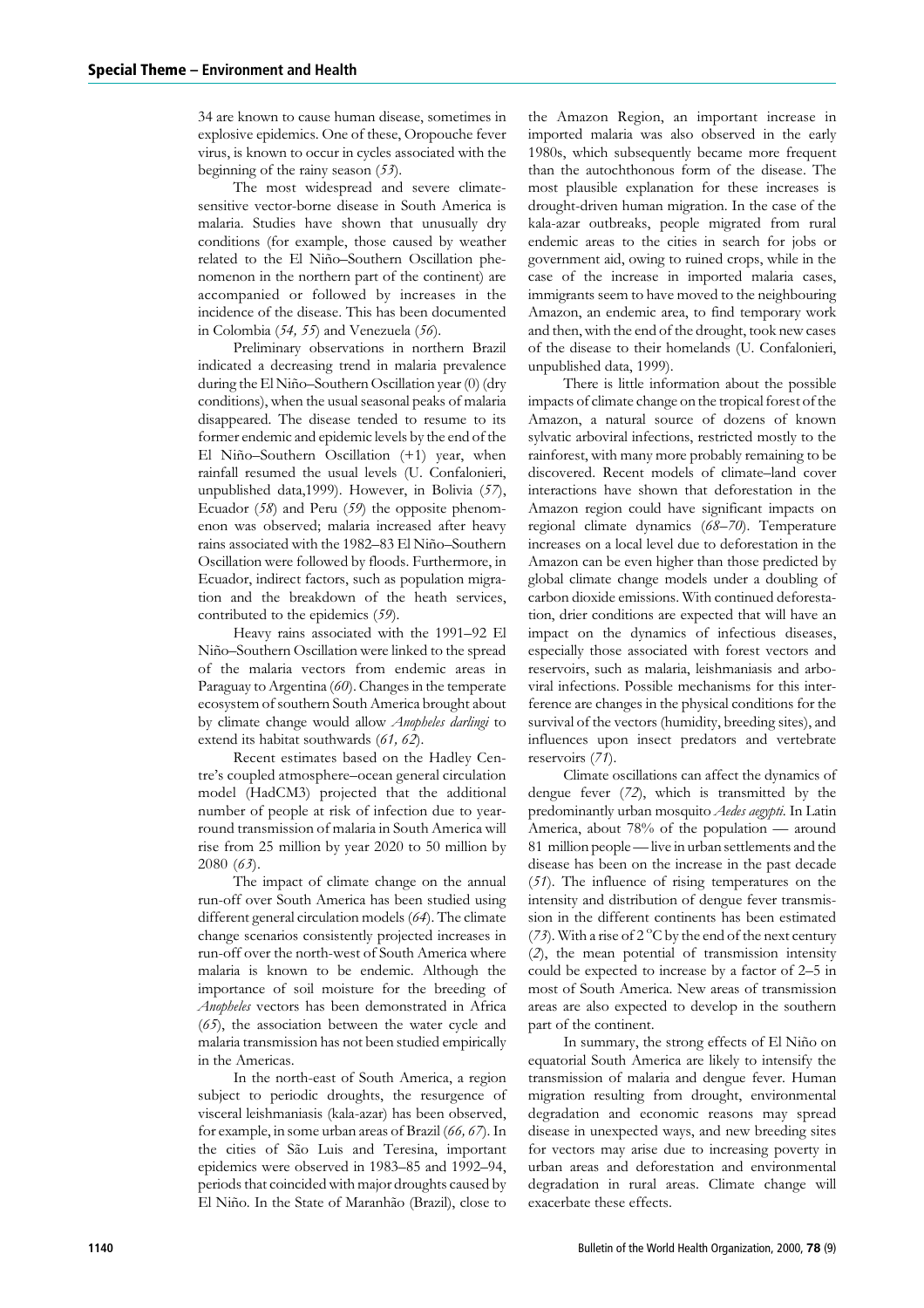## North America

Since 1900, average daily temperatures in the contiguous USA have increased by approximately 0.4 °C, with most of this increase occurring over the past 30 years (74). Recent studies have shown that the hydrological cycle is changing, with increases in cloud cover and precipitation (75). Extremes in precipitation have also changed with more frequent heavy precipitation events and fewer lighter precipitation events (74, 76). It is becoming increasingly apparent that measurable changes in climate trends are occurring (77).

The health risks arising from such climatic changes will differ between countries depending on health infrastructures. In Canada and the USA, good surveillance and vector-control programmes limit endemic transmission of diseases such as malaria and dengue fever. The health infrastructures of Mexico and other less developed nations are not so effective. Even in developed countries, increasing international travel and documented underreporting demonstrate a continued risk and need for strong surveillance (78).

The recent importation of West Nile viral encephalitis into the New York area in 1999 marked the first time West Nile virus had been found in North America (79). It is not yet known whether the extreme record-breaking summer drought along the east coast affected the Culex mosquito populations that can carry the virus. Birds are the natural hosts for West Nile virus.

The hard tick, Ixodes scapularis, transmits Borrelia burgdorferis, a spirochaete, and the causative agent for Lyme disease, the most common vector-borne disease in the USA, with 15 934 cases in 1998. Other tick-borne diseases are Rocky Mountain spotted fever and ehrlichiosis, the latter having first being recognized in the mid-1980s. The tick and host mammal populations involved are influenced by land use/land cover, soil type, elevation, and the timing, duration, and rate of change of temperature and moisture regimes (80, 81). The relationships between vector life stage parameters and climatic conditions have been verified experimentally in both field and laboratory studies (80). According to one modelling study, Rocky Mountain spotted fever may decline in the southern USA owing to tick intolerance of high temperatures and diminished humidity (82).

A temperature relationship for sporadic local malaria transmission was observed in New York and New Jersey during the 1990s; common to these outbreaks was exceptionally hot and humid weather that reduced the development time of malaria sporozoites sufficiently to render these northern anopheline mosquitoes infectious (83, 84). However, even when climate conditions have favoured local transmission, the size of outbreaks has so far remained small.

Dengue and dengue haemorrhagic fever are on the rise in the Americas (85, 86). Puerto Rico averages 10 000 dengue fever cases annually, and the condition now occurs in nearly all Caribbean countries and

Mexico, and has been periodically endemic in Texas in the past two decades. Dengue viruses predominantly occur in the tropics between  $30^{\circ}$  N and  $20^{\circ}$  S (87), since frosts or sustained cold weather kill adult mosquitoes, over-wintering eggs, and larvae (88, 89). As mentioned above, global modelling studies have addressed transmission potential under climate change scenarios (73, 90). However, dengue fever is highly dependent on local environmental factors. The potential change in risk for three sites, Brownsville (TX), New Orleans, Louisiana, and sites in Puerto Rico has been analysed as part of the US National Assessment on Climate Variability and Change (Dana Focks et al., unpublished data, 2000). Thus far, only the analysis for Brownsville is complete. Use of a transient climate change scenario, based on the Hadley Centre's coupled atmosphere– ocean general circulation model (HadCM2), indicates that humidity falls dramatically in southern Texas as temperatures rise. The modelled transmission potential for dengue fever decreased for this site. This may not be the case, however, for the island situation of Puerto Rico.

Of reported encephalitis cases in the USA, most are mosquito-borne. Saint Louis encephalitis is the most prevalent (91); La Crosse encephalitis, and western, eastern, and Venezuelan equine encephalomyelitis also occur. Although mosquito longevity diminishes as temperatures rise, viral transmission rates (similar to dengue fever) rise sharply at higher temperatures (92–94). From field studies in California, researchers predict that a 3-5°C temperature increase will cause a significant northern shift in both western equine and Saint Louis encephalitis outbreaks, with disappearance of western Venezuelan equine encephalitis in southern endemic regions (94). Human outbreaks of Saint Louis encephalitis are correlated with periods of several days when the temperature exceeds  $30^{\circ}$ C (95) as was the case in the 1984 California epidemic. Computer analysis of monthly climate data has demonstrated that excessive rainfall in January and February, in combination with drought in July, most often precedes outbreaks (96). Such a pattern of warm, wet winters followed by hot, dry summers resembles some of the general circulation model projections for climate change over much of the USA (97, 98). Eastern equine encephalitis has been associated with warm wet summers along the east coast of the USA (99).

The pulmonary hantavirus epidemic in the south-west of the USA was believed to be due to an upsurge in rodent populations related to climate and ecological conditions (100, 101); six years of drought followed by extremely heavy spring rains in 1993 resulted in a 10-fold increase in the population of deer mice, which can carry hantavirus. Clusters of the disease have been spatially linked to areas with higher rainfall and vegetation following El Niño events (102). Similarly, the incidence flea-borne plague has been positively associated with preceding periods of heavy precipitation in the region (103).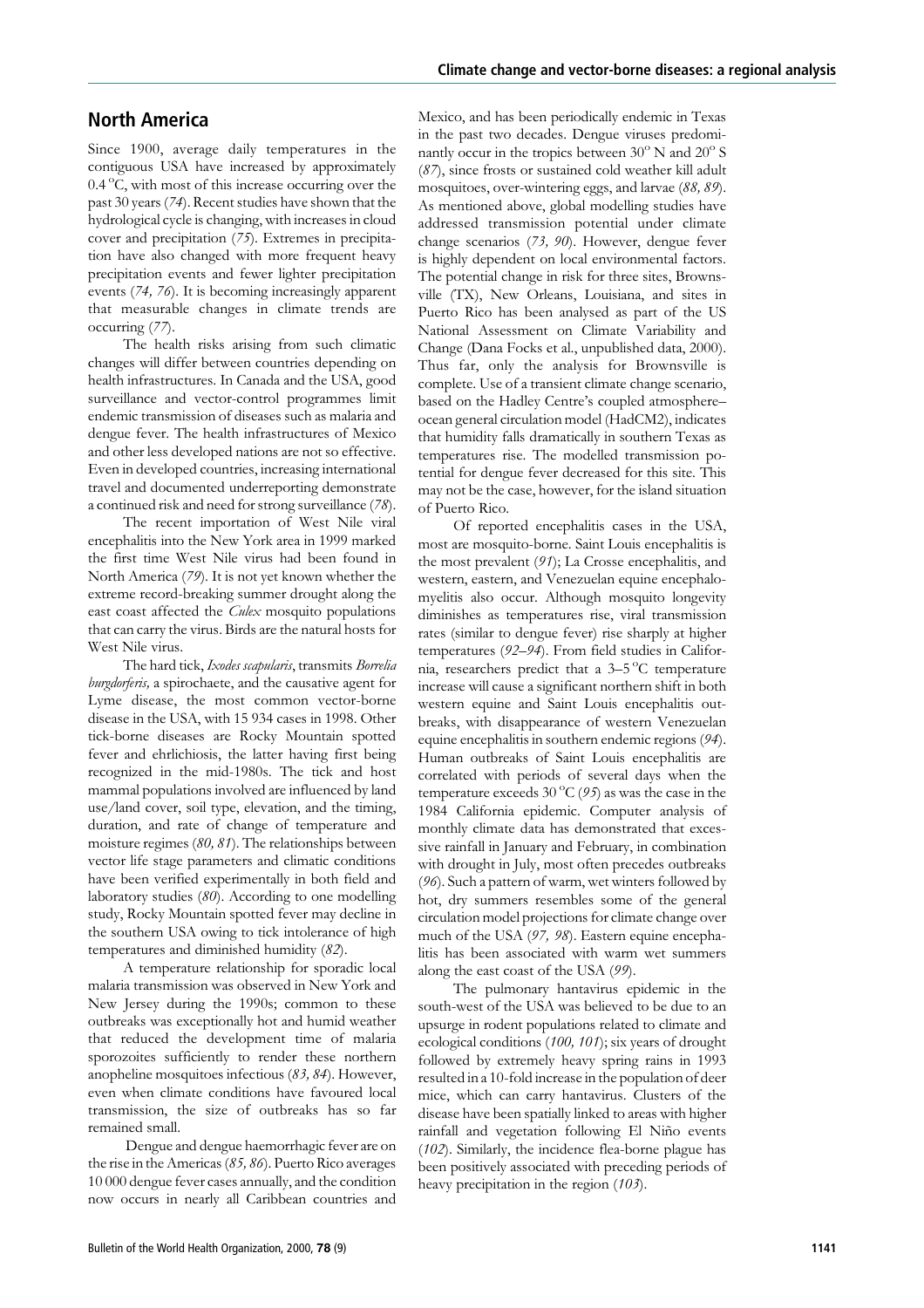Leptospirosis, carried by rodents, has been associated with flooding in Central America. For instance, in Nicaragua a case-control study of the 1995 epidemic found a 15-fold risk of the disease associated with walking through floodwaters (104). Leptospirosis is rarely reported in the USA. However, the disease is under-diagnosed (105).

Lyme disease and encephalitis will increasingly become public health threats in the USA, as suitable conditions for transmission increase. However, as understanding of the links between climate and these diseases increases, and climate predictions become better, methods of preventing outbreaks, e.g. through public health information, will improve. Although Lyme disease is treatable, it remains difficult to diagnose. Currently available standard laboratory tests are not fully satisfactory in that they lack sensitivity and specificity and are not well standardized. Under-diagnosis is a problem in parts of the USA where the disease is not endemic or is relatively uncommon. The number of mice and deer in a region influences the number of ticks found there. The recent resurgence of the deer population in the north-east USA and the incursion of suburban developments into rural areas where deer ticks are commonly found have probably been major contributors to rising prevalence.

# Asia, Australia and the islands of the western Pacific

Asia spans tropical and temperate regions. Plasmodium falciparum and P. vivax malaria, dengue fever, dengue haemorrhagic fever, and schistosomiasis are endemic in parts of tropical Asia. In the past 100 years, mean surface temperatures have increased by 0.3-0.8 °C across the continent and are projected to rise by 0.4– 4.5 °C by 2070  $(3)$ .

An increase in temperature, rainfall and humidity in some months in the Northwest Frontier Province of Pakistan has been associated with an increase in the incidence of P. falciparum malaria (106). In north-east Punjab, malaria epidemics increase fivefold in the year following an El Niño event, while in Sri Lanka the risk of malaria epidemics increases fourfold during an El Niño year. In Punjab, epidemics are associated with above-normal precipitation, and in Sri Lanka, with below-normal precipitation (107).

According to WHO, many countries in Asia experienced unusually high levels of dengue and/or dengue haemorrhagic fever in 1998, the activity being higher than in any other year. Changes in weather patterns, such as El Niño events, may be major contributing factors (108), since laboratory experiments have demonstrated that the incubation period of dengue 2 virus could be reduced from 12 days at 30 °C to 7 days at 32–35 °C in Aedes aegypti (5). Dengue fever has been reported in several small island states in the Pacific where rainfall and local temperatures correlate with the southern oscillation index, a component of the El Niño-Southern

Oscillation phenomenon. Furthermore, a positive correlation was found between the index and dengue fever in 10 out of 14 such island states (109).

In east Asia and the Pacific, 41–79% of the national domestic product comes principally from urban areas. Urbanization levels range from 16% and 19% for Papua New Guinea and Viet Nam, respectively, to 82% in the Republic of Korea, and the rate of urbanization in this region over the period 2000–2005 is expected to be about 3.5%. This trend will increase still further the risks of disease transmission (A.K. Githeko, unpublished data, 1999).

In Australia, the major vector-borne diseases are caused by the arthritides Ross River and Barmah Forest viruses as well as the encephalitic Murray Valley virus. Transmission of these viruses is associated with the availability of mosquito breeding sites and suitable environmental conditions (110). Flooding has been associated with viral outbreaks.

Climate scenarios for Australia for 2030 indicate that temperatures will rise by  $0.3-1.4\text{ °C}$ , with an overall tendency for rainfall to decrease. However, in recent decades average rainfall appears to have increased by 14% and heavy rainfall by 10–20%. The Australian climate exhibits high variability (3).

In New Zealand, there have been concerns that the changing environmental conditions, such as global warming, with concomitant effects on vector distribution, increasingly rapid air travel by viraemic persons, and the accidental introduction of new vector mosquitoes, particularly Aedes albopictus, could pose a threat in view of the high proportion of residents with no protective antibodies (111).

In Asia, dengue fever (5) and malaria (106, 107) have been associated with positive temperature and rainfall anomalies, while in Australia arboviral disease outbreaks are most frequently associated with flooding (110). Urban developments in Asia and the surrounding regions may have a substantial impact on trends in the transmission of dengue fever. In some areas, such as Viet Nam, effects of past civil instability and slow economic growth may also be implicated.

## **Conclusions**

In addition to the existing drivers of vector-borne diseases, such as seasonal weather variation, socioeconomic status, vector control programmes, environmental changes and drug resistance, climate change and variability are highly likely to influence current vector-borne disease epidemiology. The effects are likely to be expressed in many ways, from short-term epidemics to long-term gradual changes in disease trends. There is some epidemiological evidence to support this view. For example, recent results in Kenya suggest that anomalies in climate variability account for up to 26% of the anomalies in hospital-based highland malaria cases (A. K. Githeko, unpublished data, 2000). However, the contribution of all the factors affecting disease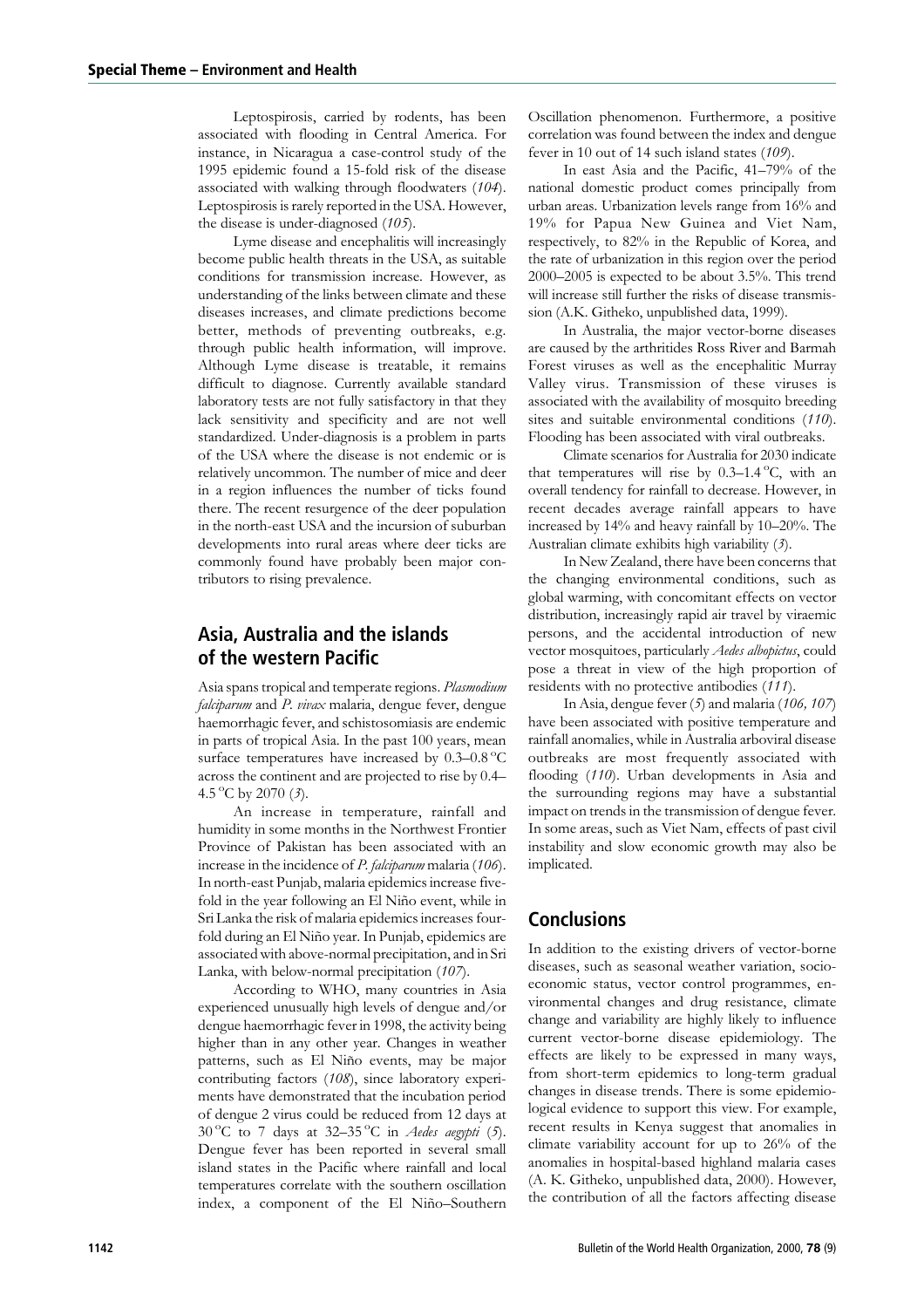transmission and clinical outcomes needs to be taken into account (multivariate analysis). Currently there are few if any published data that provide such information, partly because the science of climate and health is not well developed. The fraction of changes in vector-borne diseases attributable to climate change is therefore still unknown. This is a serious obstacle to evidence-based health policy change. Although the impacts of climate variability on vector-borne diseases are relatively easy to detect, the same cannot be said of climate change because of the slow rate of change. Furthermore, it is possible that human populations may adapt to climate change thus minimizing the impacts. For example, in the African highlands malaria could gradually become stable and this would lead to a reduction in epidemics.

Adaptation to climate change and variability will depend to a certain extent on the level of health infrastructure in the affected regions. Moreover, the cost and efficacy of prevention and cure will be critical to disease management. Some regions, such as Africa and South America, have a great diversity of disease vectors that are sensitive to climate change and greater efforts and resources will be required to contain the expected change in disease epidemiology. Furthermore, climate variability, unlike any other epidemiological factor, has the potential to precipitate simultaneously multiple disease epidemics and other types of disasters. Climate change has farreaching consequences that go beyond health and touch on all life-support systems. It is therefore a factor that should be rated high among those that affect human health and survival.  $\blacksquare$ 

#### **Résumé**

#### Changement climatique et maladies à transmission vectorielle : une analyse régionale

La vie de l'homme est tributaire de la dynamique du système climatique de la planète. Ce sont les interactions de l'atmosphère, des océans, de la biosphère terrestre et de la biosphère marine, de la cryosphère et de la surface de la terre qui déterminent le climat en surface. La concentration des gaz à effet de serre dans l'atmosphère augmente principalement du fait de l'activité humaine et conduit à un réchauffement accru à la surface de la terre. On estime que la température mondiale augmentera en moyenne de 1,0 à 3,5 °C d'ici 2100, ce qui accroîtra la probabilité de nombreuses maladies à transmission vectorielle. L'effet le plus important du changement climatique sur la transmission devrait être observé aux extrêmes des fourchettes de température nécessaires à la transmission (14 à 18 °C au niveau inférieur et environ 35 à 40 °C au niveau supérieur).

Le climat tropical africain est favorable à la transmission de la plupart des principales maladies a` transmission vectorielle, et notamment du paludisme, de la schistosomiase, de l'onchocercose, de la trypanosomiase, de la filariose, de la leishmaniose, de la peste, de la fièvre de la Vallée du Rift, de la fièvre jaune et des fièvres hémorragiques à tiques. On estime que, d'ici 2050, la température du Sahara et des zones semi-arides d'Afrique australe risque d'augmenter en moyenne de 1,6 °C, alors que des pays équatoriaux comme le Cameroun, le Kenya et l'Ouganda pourraient enregistrer une augmentation moyenne de  $1,4$  °C.

La température en Europe a augmenté de 0,8 °C au cours des 100 dernières années. Des flambées de paludisme ont récemment été observées en Arménie, en Azerbaïdjan, au Tadjikistan et en Turquie. Le changement climatique va probablement favoriser l'extension de la maladie vers le Nord, en particulier dans les pays de l'ex-Union soviétique où les ressources consacrées à la santé sont limitées.

La répartition des tiques est liée au climat et l'on craint que les maladies à tiques comme la maladie de Lyme et l'encéphalite à tiques ne se répandent en Europe

septentrionale. Avec le réchauffement, les phlébotomes vecteurs de la leishmaniose risquent de devenir plus nombreux et de s'étendre vers le Nord.

En Amérique du Sud, le paludisme, la leishmaniose, la dengue, la maladie de Chagas et la schistosomiase sont les principales maladies à transmission vectorielle sensibles au climat. On peut en mentionner d'autres, comme la fièvre jaune, la peste, l'encéphalite équine vénézuélienne et plusieurs arboviroses de la région amazonienne, comme la fièvre d'Oropouche. La sécheresse, consécutive au phénomène El Niño, a poussé des populations du Brésil à quitter les zones rurales pour se rendre dans les villes à la recherche d'un emploi, ce qui a eu pour conséquence d'accroître la transmission du paludisme et de la leishmaniose en milieu urbain. On a également constaté une aggravation du paludisme à la suite de certaines inondations associées à El Niño.

Des modifications des tendances climatiques sont également observées de plus en plus aux Etats-Unis d'Amérique. C'est à des tiques ixodides que l'on doit la transmission de l'agent étiologique de la maladie de Lyme, la maladie à transmission vectorielle la plus courante dans ce pays. Le lien entre les paramètres des stades évolutifs du vecteur et les conditions climatiques a été vérifié expérimentalement, aussi bien sur le terrain qu'au laboratoire. Des études de terrain en Californie ont permis à des chercheurs de conclure qu'une augmenta-.<br>tion de la température de 3 à 5 °C entraînera un déplacement significatif vers le Nord des poussées de fièvre équine vénézuélienne occidentale et d'encéphalite de Saint-Louis, avec une disparition de l'encéphalite équine occidentale dans les régions d'endémie australe.

Au cours des 100 dernières années, la température moyenne à la surface du globe a augmenté de 0,3 à 0,8 °C dans l'ensemble de l'Asie et devrait augmenter de 0,4 à 4,5 °C d'ici 2070. Au nord-est du Pendjab, les épidémies de paludisme ont quintuplé dans l'année suivant un phénomène El Niño, et à Sri Lanka le risque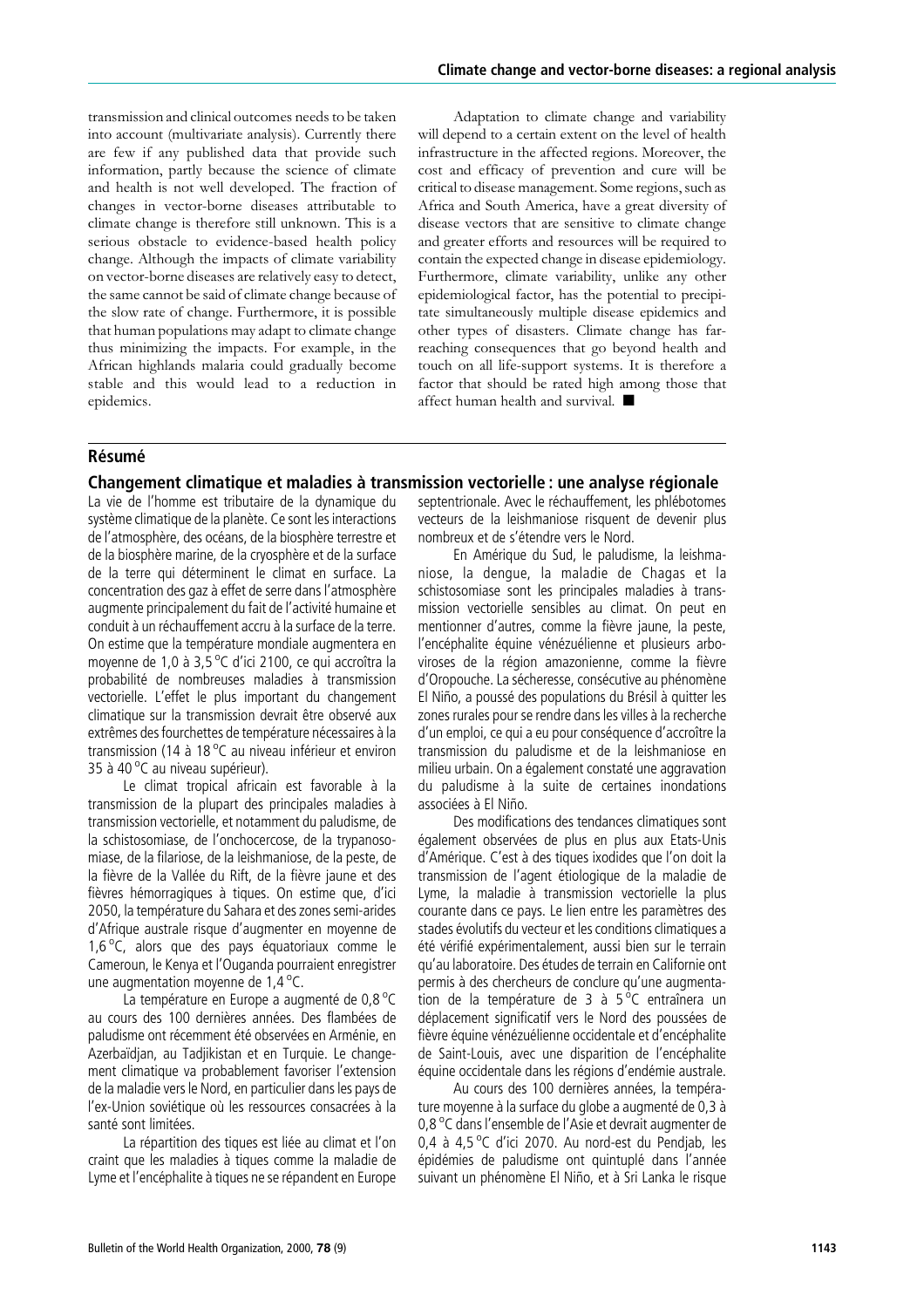d'épidémie de paludisme a quadruplé au cours d'une année El Niño. Des expériences au laboratoire ont démontré que la période d'incubation du virus de la dengue 2 peut être ramené de 12 jours à 30 °C à 7 jours à 32-35 °C chez *Aedes aegypti*. En Australie, les principales maladies à transmission vectorielle sont

provoquées par les virus de la Ross River et Barmah Forest responsables de manifestations articulaires et par le virus de l'encéphale de la vallée de la Murray. La transmission de ces virus est associée à la présence de gîtes larvaires de moustiques et d'un environnement favorable.

#### Resumen

#### El cambio climático y las enfermedades transmitidas por vectores: un análisis regional

La vida humana depende de la dinámica del sistema climático de la Tierra. Las interacciones entre la atmósfera, los océanos, las biosferas terrestre y marina, la criosfera y la superficie terrestre determinan el clima de la superficie del planeta. La concentración atmosférica de los gases de efecto invernadero está aumentando debido principalmente a la actividad humana, provocando un recalentamiento de la superficie terrestre.

Se estima que la temperatura mundial habrá aumentado como promedio 1,0-3,5 °C para 2100, con lo que aumentará también el riesgo de enfermedades transmitidas por vectores. El mayor efecto del cambio climático en ese sentido se observará probablemente en los extremos del intervalo de temperaturas requerido para la transmisión (14-18 °C como límite inferior, y 35-.<br>40 °C como límite superior).

El clima africano tropical favorece la transmisión de la mayoría de las principales enfermedades mediadas por vectores, entre ellas el paludismo, la esquistosomiasis, la oncocercosis, la tripanosomiasis, la filariasis, la leishmaniasis, la peste, la fiebre del Valle del Rift, la fiebre amarilla y las fiebres hemorrágicas transmitidas por garrapatas. Se calcula que para 2050 el Sáhara y las zonas semiáridas de África meridional podrían experimentar un aumento medio de 1,6<sup>'o</sup>C, y países ecuatoriales como el Camerún, Kenya y Uganda podrían experimentar incrementos de 1,4  $^{\circ}$ C.

Europa se ha recalentado 0,8 °C durante los últimos 100 años. Recientemente se han registrado brotes de paludismo en Armenia, Azerbaiyán, Tayikistán y Turquía. Es probable que el cambio climático amplíe la distribución actual de la enfermedad a latitudes septentrionales, sobre todo en los países de la antigua Unión Soviética, donde los recursos de salud son escasos.

La distribución de las garrapatas depende del clima, de ahí la creciente preocupación por la posibilidad de que las enfermedades transmitidas por esos ará cnidos, como la enfermedad de Lyme y la encefalitis transmitida por garrapatas, estén aumentando en la Europa del norte. A medida que el clima se hace más cálido, los flebótomos transmisores de la leishmaniasis tienden a proliferar con más intensidad y a propagarse hacia el norte.

En América del Sur, el paludismo, la leishmaniasis, el dengue, la enfermedad de Chagas y la esquistosomiasis son las principales enfermedades de transmisión vectorial sensibles al clima. Otras son la fiebre amarilla, la peste, la encefalitis equina venezolana y varias enfermedades arbovirales detectadas en la región amazónica, por ejemplo la fiebre de Oropouche. Como consecuencia de la sequía provocada por El Niño, las poblaciones humanas del Brasil migran de las zonas rurales a las urbanas en busca de trabajo, favoreciendo así la transmisión del paludismo y de la leishmaniasis en las ciudades. Sin embargo, se ha observado que el paludismo aumenta también tras las inundaciones asociadas a El Niño.

Cada vez son más los indicios de que está cambiando el clima en los Estados Unidos. Las garrapatas transmiten el agente causante de la enfermedad de Lyme, la dolencia de transmisión vectorial más común en los Estados Unidos. Se ha comprobado experimentalmente, en estudios tanto de campo como de laboratorio, la existencia de una relación entre los parámetros de las fases de la vida del vector y las condiciones climáticas. A partir de estudios sobre el terreno realizados en California, .<br>los investigadores predicen que un aumento de 3-5 °C de la temperatura causará un importante desplazamiento hacia el norte de los brotes tanto de la fiebre equina del oeste de Venezuela como de la encefalitis de Saint Louis, así como la desaparición de la encefalitis equina occidental en las regiones endémicas del sur.

Durante los últimos cien años las temperaturas superficiales medias han aumentado en 0,3-0,8 °C en el conjunto de Asia, y se prevé que para 2070 habrán aumentado en 0,4-4,5 °C. En el Punjab nororiental, las epidemias de paludismo se quintuplicaron a causa del fenómeno de El Niño registrado el año anterior, y en Sri Lanka el riesgo de epidemias de paludismo se multiplicó por cuatro durante un año de actividad de El Niño. Experimentos de laboratorio han demostrado que el periodo de incubación del virus 2 del dengue en Aedes aegypti podría reducirse de 12 días a 30 °C a 7 días a 32-35 °C. En Australia, las principales enfermedades transmitidas por vectores son las causadas por los virus Ross River y Barmah Forest de la artritis y el virus Murray Valley de la encefalitis. La transmisio´ n de esos virus se asocia a la existencia de criaderos de mosquitos y a unas condiciones ambientales propicias.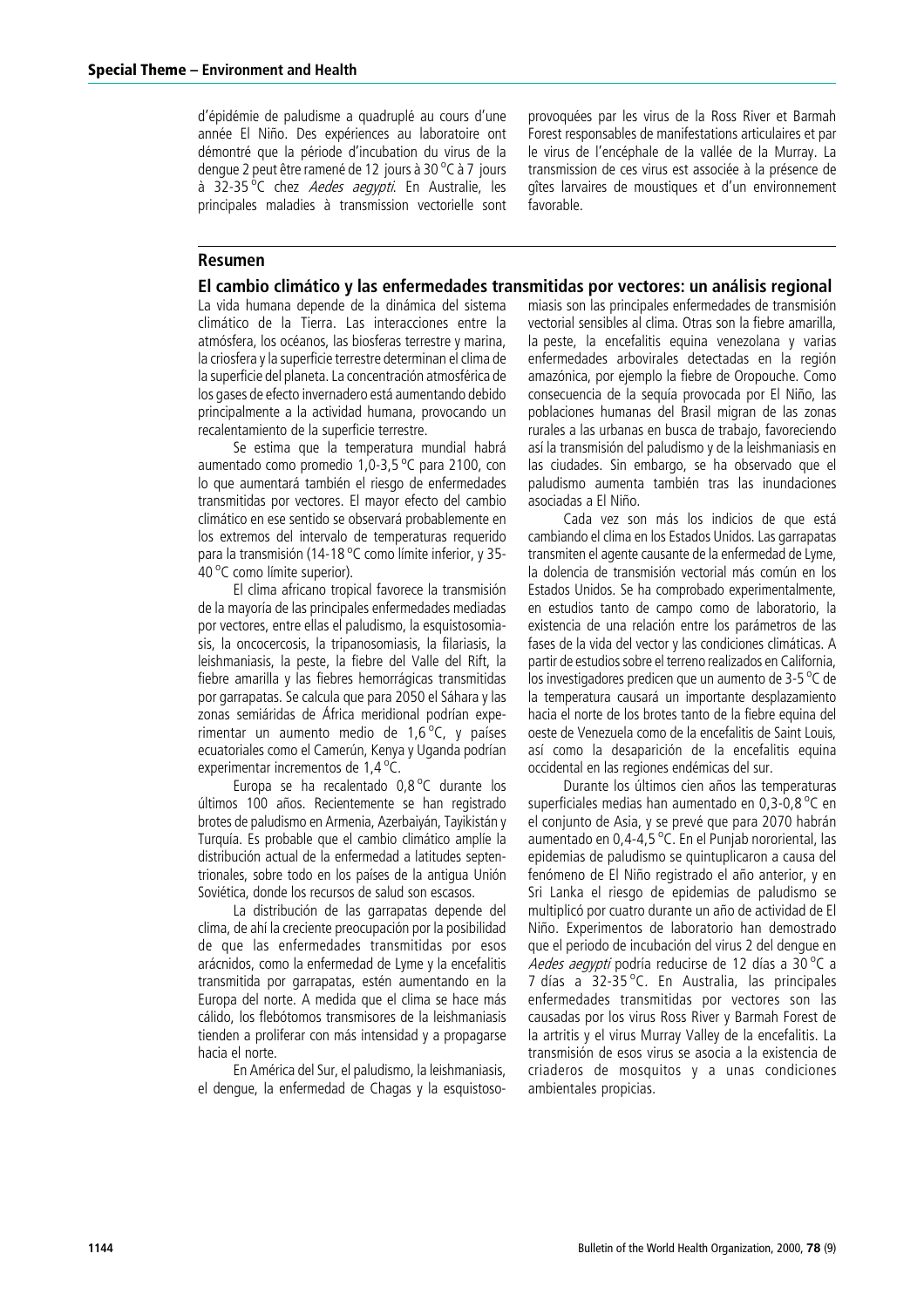#### References

- 1. Houghton JT et al., eds. An introduction to simple climate models used in the IPCC Second Assessment Report. Geneva, Intergovernmental Panel on Climate Change, 1997 (unpublished technical paper).
- 2. Watson RT et al., eds. The regional impacts of climate change. An assessment of vulnerability. A Special Report of IPCC Working Group II. Cambridge, Cambridge University Press, 1998.
- 3. Watson RT et al., eds. Climate change 1995; impacts, adaptations and mitigation of climate change: scientific-technical analysis. Contribution of Working Group II to the Second Assessment Report of the Intergovernmental Panel on Climate Change. Cambridge, Cambridge University Press, 1996.
- 4. Lindsay SW, Birley MH. Climate change and malaria transmission. Annals of Tropical Medicine and Parasitology, 1996, 90: 573–588.
- 5. Watts DM et al. Effect of temperature on the vector efficiency of Aedes aegyptifor dengue 2 virus. American Journal of Tropical Medicine and Hygiene, 1987, 36: 143-152.
- 6. Rueda LM et al. Temperature-dependent development and survival rates of Culex quinquefasciatus and Aedes aegypti (Diptera: Culicidae). Journal of Medical Entomology, 1990, 27: 892–898.
- 7. Gillies MT. The duration of the gonotrophic cycle in Anopheles gambiae and An. funestus with a note on the efficiency of hand catching. East African Medical Journal, 1953, 30: 129–135.
- 8. Turell MJ. Effects of environmental temperature on the vector competence of Aedes fowleri for Rift Valley fever virus. Research in Virology, 1989, 140: 147–154.
- 9. Carter TR, Hulme M. Interim characterizations of regional climate and related changes up to 2100 associated with the provisional SRES emissions scenarios: guidance for lead authors of the IPCC Working Group II Third Assessment Report. Washington, DC, IPCC Working Group II Technical Support Unit, 1999 (unpublished document).
- 10. El Niño and its health impacts. Weekly Epidemiological Record, 1998, 73(20): 148–152.
- 11. Linthicum JK et al. Climate and satellite indicators to forecast Rift Valley fever epidemic in Kenya. Science, 1999, 285: 297–400.
- 12. Lindsay SW et al. Effect of 1997-8 El Niño on highland malaria in Tanzania. Lancet, 2000, 355: 989-990.
- 13. Faye O et al. Drought and malaria decrease in the Niayes area of Senegal. Santé, 1995, 5: 299-305.
- 14. Coluzzi M et al. Chromosomal differentiation and adaptation to human environment. Transactions of the Royal Society of Medicine and Hygiene, 1979, 73: 483-497.
- 15. Lindsay SW, Parson L, Thomas J. Mapping the ranges and relative abundance of the two principal African malaria vectors, Anopheles gambiae sensu stricto and An. arabiensis, using climate data. Proceedings of the Royal Society of London, B, 1998, 265: 847–854.
- 16. Ernould JC, Ba K, Sellin B. The impact of the local waterdevelopment programme on the abundance of the intermediate hosts of schistosomiasis in three villages of the Senegal River delta. Annals of Tropical Medicine and Parasitology, 1999, 93: 135–145.
- 17. Marti HP et al. Studies on the ecology of Bulinus globosus, the intermediate host of Schistosoma haematobiumin the Ifakara area, Tanzania. Acta Tropica, 1985, 42: 171-187.
- 18. Woolhouse ME, Chandiwana SK. Population dynamics model for Bulinus globosus, intermediate host for Schistosoma haematobium, in river habitats. Acta Tropica, 1990, 47: 151-160.
- 19. Ghebreyesus TA et al. Incidence of malaria among children living near dams in northern Ethiopia: community based incidence survey. British Medical Journal, 1999, 319: 663-666.
- 20. Olliver G, Brutus L, Coy M. Intestinal schistosomiasis from Schistosoma mansoni. Bulletin de la Société Pathologie Exotique et de ses Filiales, 1999, 92: 99–103.
- 21. World Bank: Africa Live Database, Internet 5/01/2000. http://wb1n0018.worldbank.org/afr/aftbrief.nsf
- 22. Phillips M, Phillips-Howard PA. Economic implications of resistance to antimalarial drugs. Pharmacoeconomics, 1996, 10: 225–238.
- 23. Ruebush TK et al. Self-treatment of malaria in a rural area of western Kenya. Bulletin of the World Health Organization, 1995, 73: 229–236.
- 24. Hamilton AC. The climate of East Usambaras. In: Hamilton AC, Bensted-Smith R, eds. Forest conservation in the East Usambaras. Gland, Switzerland, International Union for Conservation of Nature, 1989: 79–102.
- 25. Lindsay SW, Martens WJ. Malaria in the African highlands: past, present and future. Bulletin of the World Health Organization, 1998, 76: 33–45.
- 26. Connor SJ, Thomson MC, Molyneux DH. Forecasting and preventing epidemic malaria: new perspectives and old problems. Parasitologia, 1999, **41**: 439-448.
- 27. World malaria situation in 1994. Weekly Epidemiological Record, 1997, 73(36): 269–274.
- 28. Loevinsohn ME. Climate warming and increase in malaria incidence in Rwanda. Lancet, 1994, 343: 714-718.
- 29. Matola YG, White GB, Magayuka SA. The changed pattern of malaria endemicity and transmission at Amani in the eastern Usambara mountains, north-eastern Tanzania. Journal of Tropical Medicine and Hygiene, 1987, 90: 127-134.
- 30. Hackett L. Malaria in Europe: an ecological approach. London, Oxford University Press, 1937.
- 31. Bruce-Chwatt L, Zulueta JD. The rise and fall of malaria in Europe. London, Oxford University Press, 1980.
- 32. Molineaux L. The epidemiology of human malaria as an explanation of its distribution, including some implications for its control. New York, Churchill Livingstone, 1988.
- 33. Sabatinelli, G. Contextual determinants of malaria in the WHO European Region. Paper presented at: Contextual Determinants of Malaria: an International Workshop, Lausanne, Switzerland, 14-18 May 2000. Pittsburg, PA, Center for Integrated Study of the Human Dimensions of Global Change, Carnegie Mellon University, USA, 2000 (unpublished document).
- 34. Baldari M et al. Malaria in Maremma, Italy. Lancet, 1988, 351: 1246–1247.
- 35. Simini B. First case of indigenous malaria reported in Italy for 40 years. Lancet, 1997, 350: 717.
- 36. Boyd MF. Malariology. A comprehensive survey of all aspects of this group of diseases from <sup>a</sup> global standpoint. Philadelphia, PA, WB Saunders, 1949.
- 37. James S. Some general results of a study of induced malaria in England. Transactions of the Royal Society of Tropical Medicine and Hygiene, 1931, 24: 477–525.
- 38. Shute PG. Failure to infect English specimens of Anopheles maculipennis var. atroparvus with certain strains of Plasmodium falciparum of tropical origin. Journal of Tropical Medicine and Hygiene, 1940, 43: 175-178.
- 39. Ribeiro H et al. An attempt to infect Anopheles atroparvus from Portugal with African Plasmodium falciparum. Revista Portuguesa de Doencas infecciosa, 1989, 12: 81–82.
- 40. Shute PG. Malaria in England. Public Health, 1945, 58: 62-65.
- 41. **Ramsdale CD, Coluzzi M.** Studies on the infectivity of tropical African strains of Plasmodium falciparum to some southern European vectors of malaria. Parasitologia, 1975, 17: 39-48.
- 42. Martens P. Health and climate change. London, Earthscan, 1998.
- 43. Danis M et al. Indigenous, introduced and airport malaria in Europe. Médecine et maladies infectieuses, 1999, 26: 393-396.
- 44. **Romi R, Di Luca M, Majori G.** Current status of Aedes albopictus and Aedes atropalpus in Italy. Journal of the American Mosquito Control Association, 1999, 15: 425–427.
- 45. Lundström J. Mosquito-borne viruses in Western Europe: a review. Journal of Vector Ecology, 1999, 24: 1-39.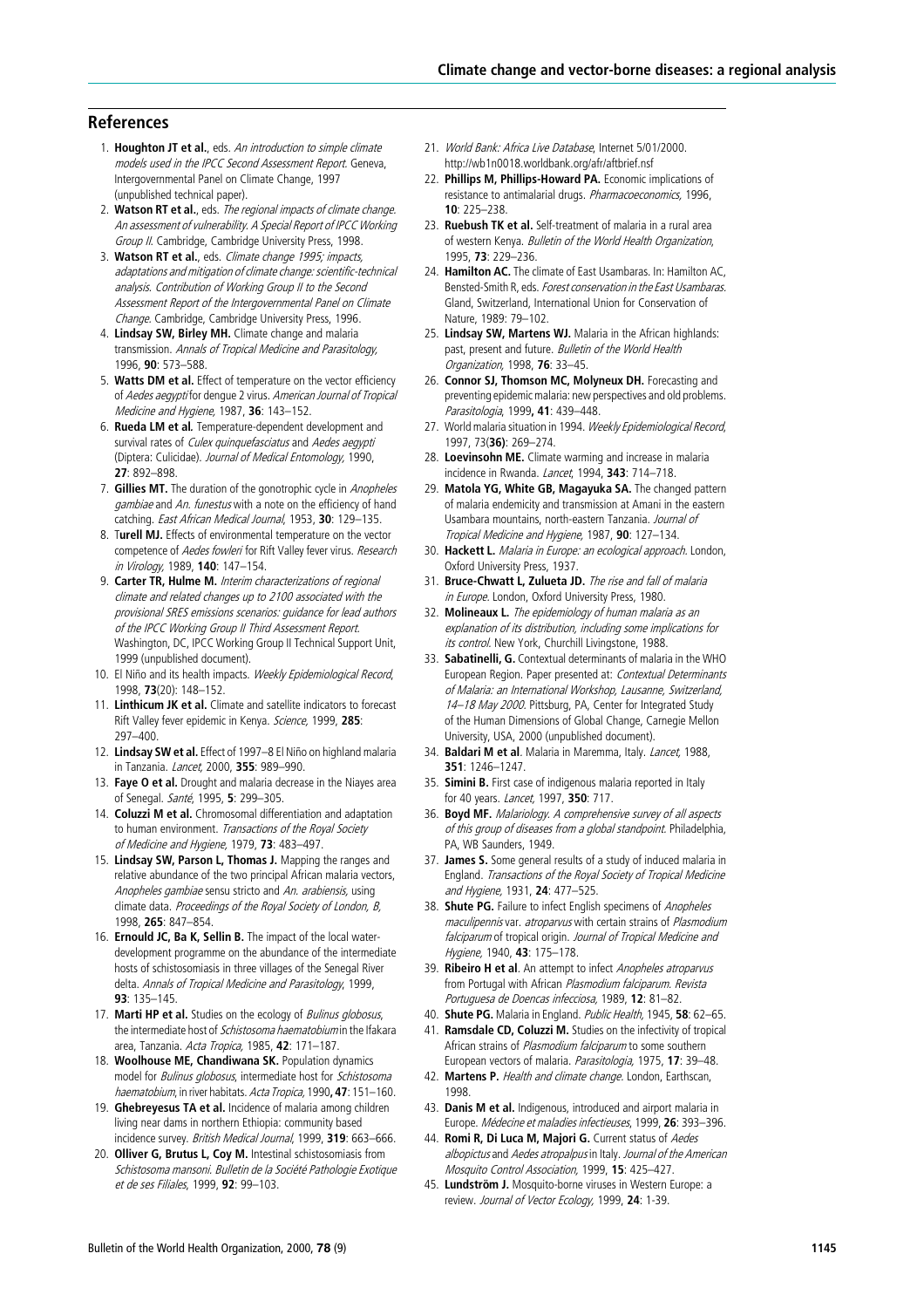- 46. **Sutherst R.** Implications of global change and climate variability for vector-borne diseases: generic approaches to impact assessments. International Journal for Parasitology, 1998, 28: 935–945.
- 47. Lindgren E. Climate and tickborne encephalitis. Conservation Ecology, 1998, 2: 1–14.
- 48. Jaenson T et al. Geographical distribution, host associations and vector roles of ticks (Acari: Ixodidae. Argasidae) in Sweden. Journal of Medical Entomology, 1994; 31: 240-256.
- 49. Lindgren E, Talleklint L, Polfeldt T. Impact of climatic change on the northern latitude limit and population density of the disease-transmitting European tick Ixodes ricinus. Environmental Health Perspectives, 2000, 108:119-123.
- 50. Dedet J, Pratlong F. Leishmania, Trypanosoma and moxoneous trypanosomatids as emerging opportunistic agents. Journal of Eukaryotic Microbiology, 2000, 47: 37-39.
- 51. Health in the Americas, vol. I. Washington, DC, Pan American Health Organization, 1998 (Scientific Publication, No. 569).
- 52. Health conditions in the Americas, vol. I. Washington, DC, Pan American Health Organization, 1994 (Scientific Publication No. 549).
- 53. Vasconcelos, PFC et al. Clinical and ecoepidemiological situation of human arboviruses in Brazilian Amazonia. Journal of the Brazilian Association for the Advancement of Science, 1992, 44: 117–124.
- 54. **Bouma MJ et al.** Predicting high-risk years for malaria in Colombia using parameters of El Niño-Southern Oscillation. Tropical Medicine and International Health, 1997, 2: 1122–1127.
- 55. Poveda, G et al. Climate and ENSO variability associated with vector-borne diseases in Colombia. In: Diaz HF, Markgraf V, eds. El Nin˜ <sup>o</sup> and the Southern Oscillation, multiscale variability and regional impact. Cambridge, Cambridge University Press, 1999.
- 56. Bouma MJ, Dye C. Cycles of malaria associated with El Niño in Venezuela. Journal of the American Medical Association, 1997, 278: 1772–1774.
- 57. Telleria AV. Health consequences of the floods in Bolivia in 1982. Disasters, 1986, 10: 88-106.
- 58. Cedeño JEM. Rainfall and flooding in the Guayas river basin and its effects on the incidence of malaria 1982-1985. Disasters, 1986, 10: 107–111.
- 59. Russac PA. Epidemiological surveillance: malaria epidemic following El Niño phenomenon. Disasters, 1986, 10: 112-117.
- 60. Burgos JJ et al. Malaria and global climate change in Argentina. Entomology of Vectors, 1994, 1: 123.
- 61. Curto de Casas SI, Carcavallo RU. Climate change and vector-borne diseases distribution. Social Science and Medicine, 1995, 40: 1437–1440.
- 62. Carcavallo RU, Curto de Casas, SI. Some health implications of global warming in South America. Journal of Epidemiology, 1996, 6: 5153–5157.
- 63. Martens P et al. Climate change and future populations at risk of malaria. Global Environmental Change, 1999, 9: S89-S107.
- 64. Yates DN. Climate change impacts on the hydrologic resources of South America: an annual, continental scale assessment. Climate Research, 1997, 9: 147–155.
- 65. Patz JA et al. Predicting key malaria transmission factors, biting and entomological inoculation rates using modeled soil moisture in Kenya. Journal of Tropical Medicine and International Health, 1998, 3: 818–827.
- 66. Costa CH. Urbanization and kala-azar in Brazil: kala-azar in Teresina. In: Brandão Filho, SP, ed. Research and control of leishmaniasis in Brazil. Proceedings of <sup>a</sup> Workshop. Recife, Cpag, Fiocruz, 1993.
- 67. Silva AR et al. [Visceral leishmaniasis (kala-azar) on the island of São Luís, Maranhão, Brazil: evolution and perspectives]. Revista de la Sociedade Brasileira de Medicina Tropical, 1997, 30: 359–368 (in Portuguese).
- 68. Lean J. Warrilow DA. Simulation of the regional climatic impact of Amazon deforestation. Nature, 1989, 342: 411-413.
- 69. Nobre CA, Sellers PJ, Shukla J. Amazon deforestation and regional climate change. Journal of Climate, 1991, 4: 957-988.
- 70. Shukla J, Nobre C, Sellers P. Amazon deforestation and climate change. Science, 1990, 247: 1322-1325.
- 71. Chivian E. Global environmental degradation and biodiversity loss: implications for human health. In: Grifo F, Rosenthal J, eds. Biodiversity and human health. Washington, DC, Island Press, 1998: 7–38.
- 72. Foo LC et al. Rainfall, abundance of Aedes aegypti and dengue infection in Selanjor, Malaysia. Southeast Asian Journal of Tropical Medicine and Public Health, 1985, 16: 560–568.
- 73. Jetten TH, Focks DA. Potential changes in the distribution of dengue transmission under climate warming. American Journal of Tropical Medicine and Hygiene, 1997, 57: 285–297.
- 74. Karl TR, Knight RW, Plummer N. Trends in high-frequency climate variability in the twentieth century. Nature, 1995, 377: 217–220.
- 75. Groisman PY, Easterling DR. Variability and trends of precipitation and snowfall over the United States and Canada. Journal of Climate, 1994, 7: 186-205.
- 76. Karl TR et al. Indices of climate change for the United States. Bulletin of the American Meteorological Society, 1996, 77: 279–303.
- 77. Shriner DS et al. North America. The regional impacts of climate change. Cambridge, Cambridge University Press, 1998.
- 78. Gill J, Stark LM, Clark GC. Dengue surveillance in Florida, 1997-98. Emerging Infectious Diseases, 2000, 6: 30-35.
- 79. Lanciotti RS et al. Origin of the West Nile virus responsible for an outbreak of encephalitis in the northeastern United States. Science, 1999, 286: 2333–2337.
- 80. Mount GA et al. New version of LSTSIM for computer simulation of Amblyomma americanum (Acari: Ixodidae) population dynamics. Journal of Medical Entomology, 1993, 30: 843–857.
- 81. Glass GE. Predicting Ixodes scapularis abundance on whitetailed deer using geographic information systems. American Journal of Tropical Medicine and Hygiene, 1994, 51: 538-544.
- 82. Haile DG. Computer simulation of the effects of changes in weather patterns on vector-borne disease transmission. Washington, DC, US Environmental Protection Agency, 1989.
- 83. Layton M et al. Mosquito transmitted malaria in New York. 1993. Lancet, 1995, 346: 729-731.
- 84. Zucker JR. Changing patterns of autochthonous malaria transmission in the United States: a review of recent outbreaks. Emerging Infectious Diseases, 1996, 2: 37–43.
- 85. Gubler DJ, Trent DW. Emergence of epidemic dengue/ dengue hemorrhagic fever as a public health problem in the Americas. Infectious Agents Diseases, 1994, 2: 383–393.
- 86. Dengue and dengue hemorrhagic fever in the Americas: guidelines for prevention and control. Washington, DC, Pan American Health Organization, 1994.
- 87. Trent DW. Genetic variation among dengue 2 viruses of different geographic origin. Virology, 1983, 128: 271-284.
- 88. **Chandler AC.** Factors influencing the uneven distribution of Aedes aegypti in Texas cities. American Journal of Tropical Medicine and Hygiene, 1945, 25: 145-149.
- 89. **Shope RE.** Global climate change and infectious diseases. Environmental Health Perspectives, 1991, 96: 171–174.
- 90. Patz JA et al. Dengue fever epidemic potential as projected by general circulation models of global climate change. Environmental Health Perspectives, 1998, 106: 147–153.
- 91. Shope RE. Arbovirus-related encephalitis. Yale Journal of Biology and Medicine, 1980, 53: 93–99.
- 92. Hardy JL. Susceptibility and resistance of vector mosquitoes. In: Monath TP, ed. The arboviruses: epidemiology and ecology. Boca Raton, CRC Press, 1988.
- 93. Reisen WK. Effect of temperature on the transmission of Western Equine encephalomyelitis and St. Louis encephalitis viruses by Culex tarsalis (Diptera: Culicidae). Journal of Medical Entomology, 1993, 30: 151–160.